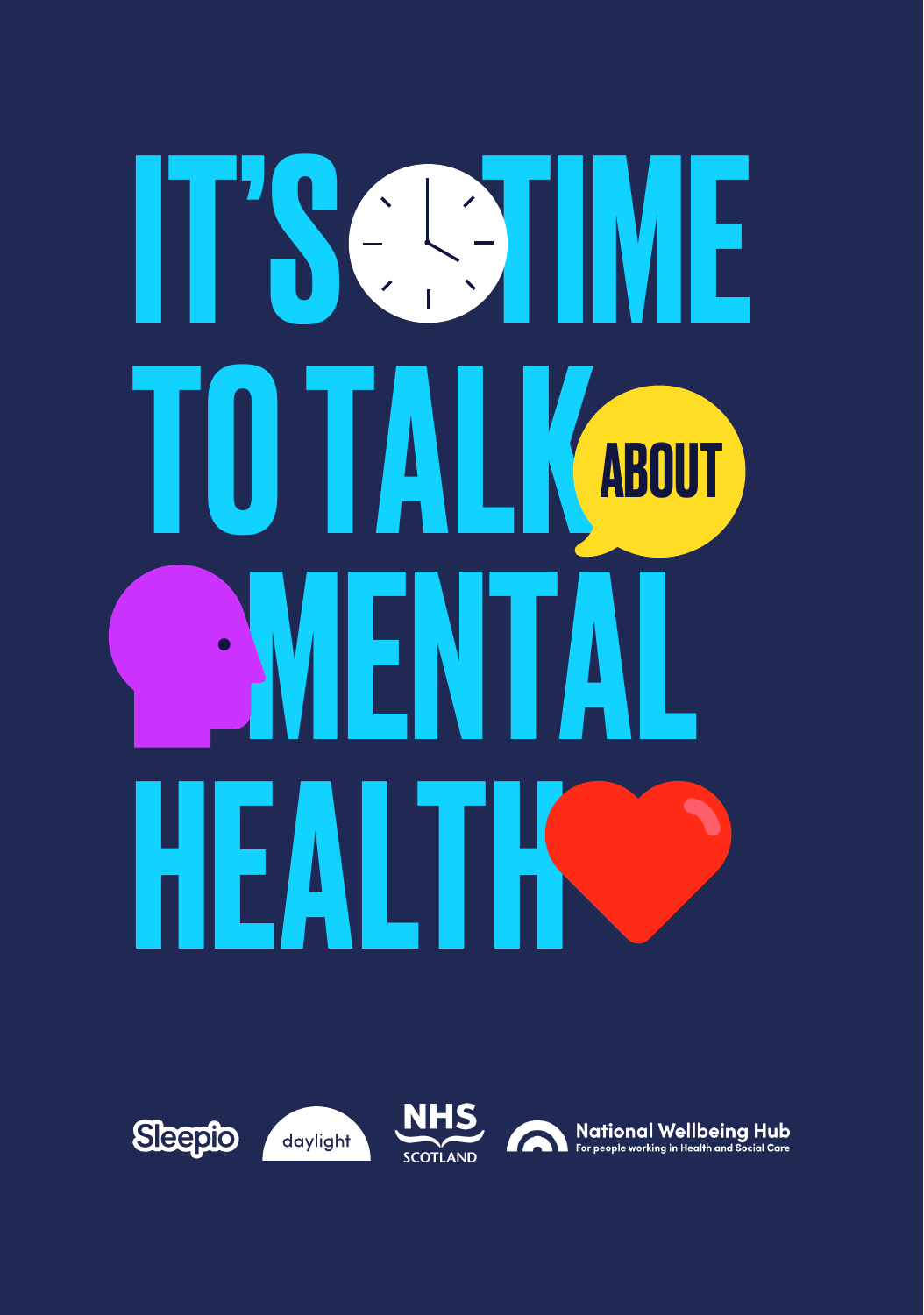# $\bigoplus$   $\bigoplus$   $\bigoplus$   $\bigoplus$

## It may be a new year, but many people are still struggling.

Some difficulties are easier to talk about than others: Problems at work might be a common conversation topic, and family frustrations are often shared among friends. But what about mental health?

In the UK[, one in four adults e](https://www.england.nhs.uk/mental-health/)xperience mental health conditions, including poor sleep that exacerbates those problems. For example, the Mental Health Foundation most recently reported that [8.2 million p](https://www.mentalhealth.org.uk/statistics/mental-health-statistics-anxiety)eople experience anxiety in the UK, and [research from an insurance](https://www.aviva.com/newsroom/news-releases/2017/10/Sleepless-cities-revealed-as-one-in-three-adults-suffer-from-insomnia/)  <u>company</u> found that 65% of UK adults suffer from poor sleep.

Anxious feelings and sleepless nights can make for difficult days, weeks, and even months. To make matters worse, it's something that many of us don't talk about due to the stigma around mental health. The result? People who are already suffering may end up feeling ashamed, misunderstood, and isolated, which makes their life even harder — and also keeps them from reaching out for help.

# Change the conversation

In the spirit of Time to Talk Day — an event dedicated to ending the stigma around mental health — here are some tips to help you connect and converse about mental health with your friends and colleagues: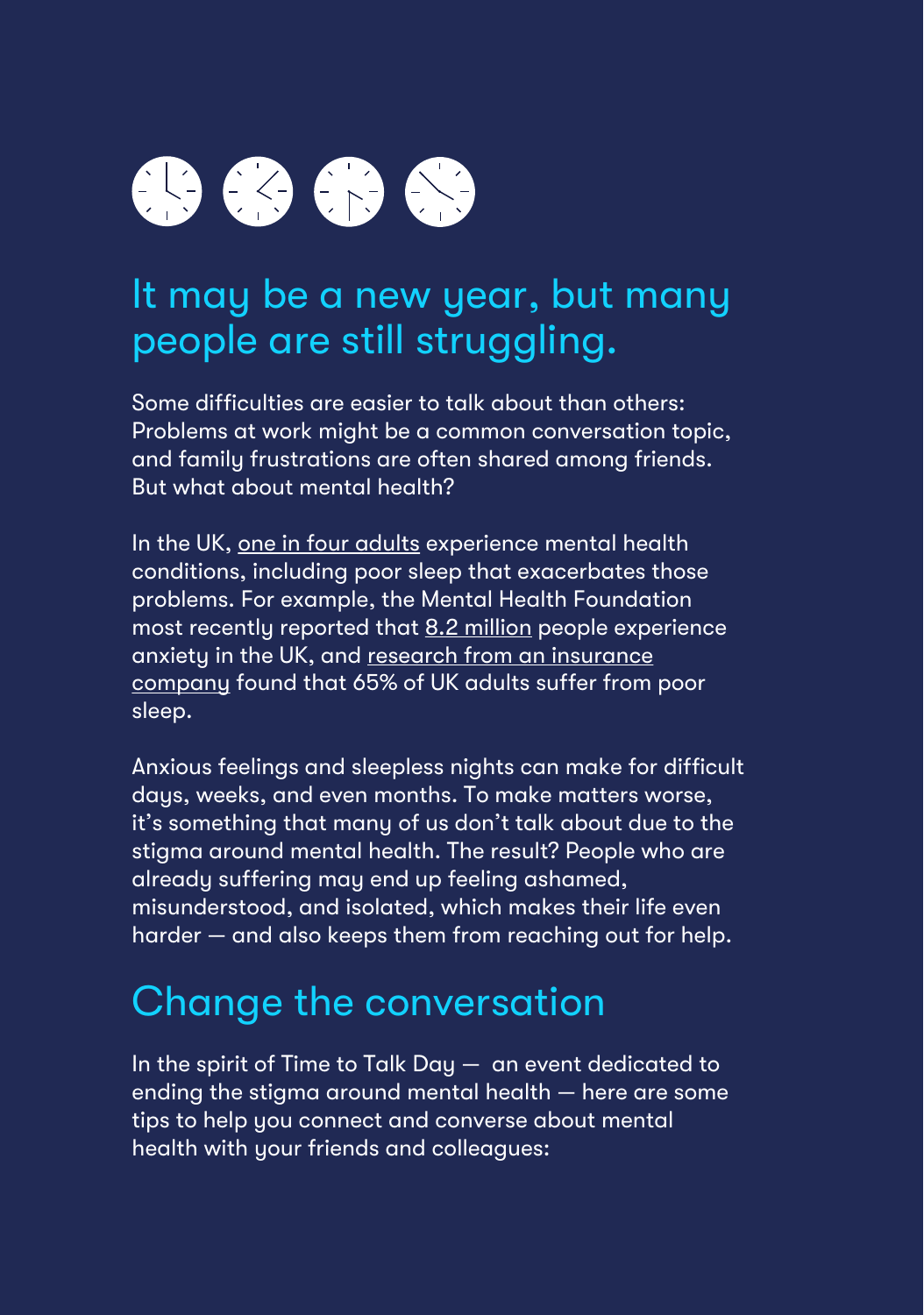

#### **Starting the conversation**

Learn how to recognise when a friend or colleague may need help. You don't need to have all the answers, just compassion, concern, and the willingness to listen.



#### **Listening carefully**

Things to remember to make someone feel like it's okay to talk; being attentive, asking questions, noticing body language, and playing back what you've heard.



#### **Ways to respond**

Sometimes just listening is enough. However, it's good to consider checking in again, reassuring the other person that you'll respect their privacy, and asking how you can help.

By normalising these kinds of conversations you can help spread the idea that mental health is nothing to be ashamed about, and it's okay to talk about. After all, a small conversation about mental health has the power to make a big difference.

### Help for poor sleep and difficult emotions

If you're personally struggling with poor sleep, or feelings of worry and anxiety, Sleepio and Daylight may be able to help.

[Sleepio i](https://www.sleepio.com/nhs)s a digital programme that uses evidence-based cognitive behavioural therapy to tackle even the most stubborn of sleep problems.

[Daylight](https://www.trydaylight.com/nhs) is a science-backed, clinically proven programme built by leading mental health experts that helps people to